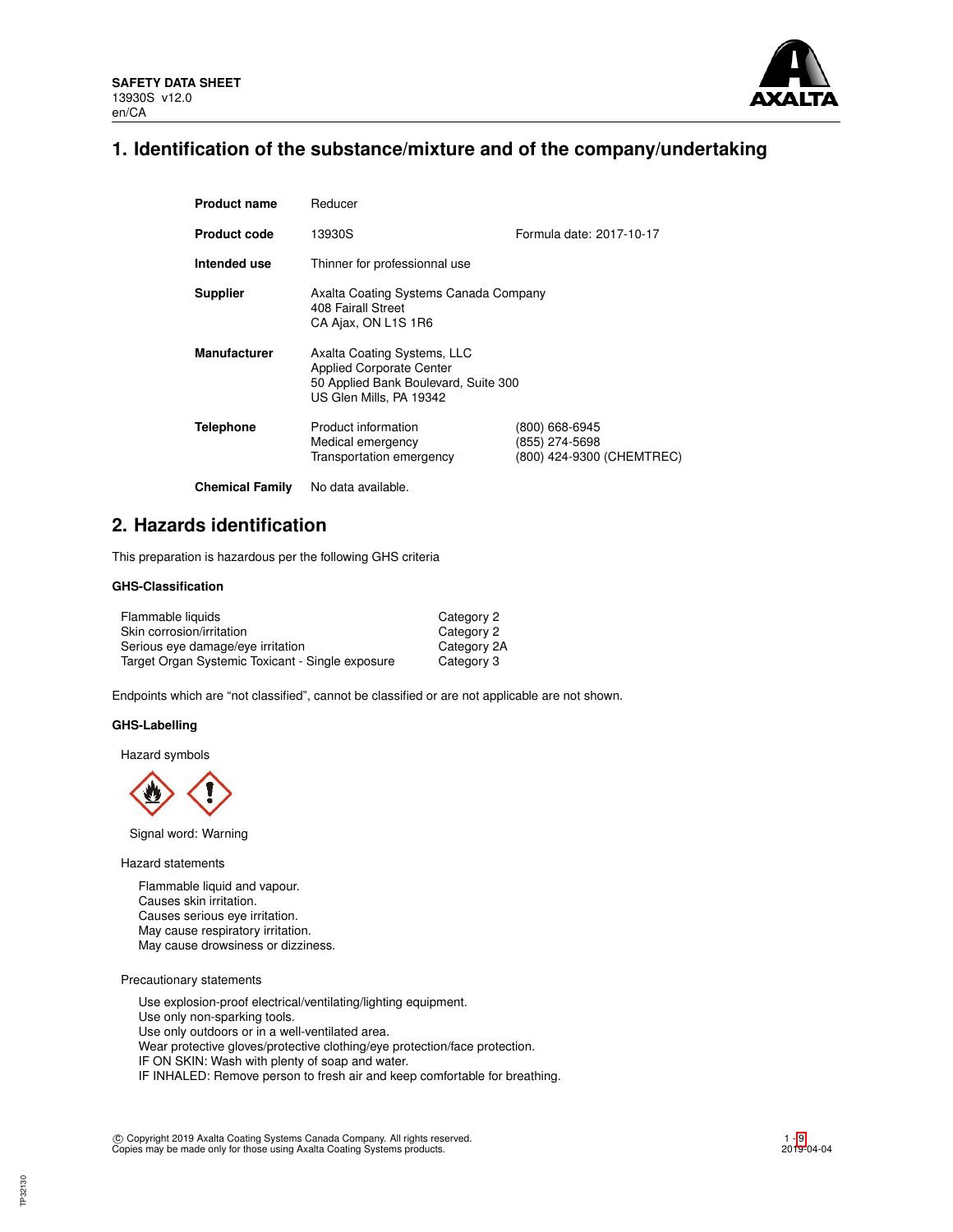

IF IN EYES: Rinse cautiously with water for several minutes. Remove contact lenses, if present and easy to do. Continue rinsing. Specific treatment (see supplemental first aid instructions on this label). If skin irritation occurs: Get medical advice/ attention. If eye irritation persists: Get medical advice/ attention. Store in a well-ventilated place. Keep container tightly closed. Store locked up. Dispose of contents/container in accordance with local regulations. Keep away from heat, hot surfaces, sparks, open flames and other ignition sources. No smoking. Ground and bond container and receiving equipment. Take action to prevent static discharges. Avoid breathing dust/ fume/ gas/ mist/ vapours/ spray. IF ON SKIN (or hair): Take off immediately all contaminated clothing. Rinse skin with water or shower. IF exposed or concerned: Call a POISON CENTER/doctor. Take off immediately all contaminated clothing and wash it before reuse.

### **Other hazards which do not result in classification**

Intentional misuse by deliberately concentrating and inhaling the contents may be harmful or fatal.

**The following percentage of the mixture consists of ingredient(s) with unknown acute toxicity:** 0 %

## **3. Composition/information on ingredients**

mixture of solvents

### **Components**

| CAS-No.   | Chemical name            | Concentration |
|-----------|--------------------------|---------------|
| $98-56-6$ | 4-chlorobenzotrifluoride | $45 - 70%$    |
| 110-43-0  | Methyl amyl ketone       | $15 - 40%$    |

Actual concentration ranges withheld as a trade secret. Non-regulated ingredients 0.0 - 0.1%

## **4. First aid measures**

### **Eye contact**

Remove contact lenses. Irrigate copiously with clean, fresh water for at least 15 minutes, holding the eyelids apart. Seek medical advice.

### **Skin contact**

Do NOT use solvents or thinners. Take off all contaminated clothing immediately. Wash skin thoroughly with soap and water or use recognized skin cleanser. If skin irritation persists, call a physician.

### **Inhalation**

Avoid inhalation of vapour or mist. Move to fresh air in case of accidental inhalation of vapours. If breathing is irregular or stopped, administer artificial respiration. If unconscious place in recovery position and seek medical advice. If symptoms persist, call a physician.

### **Ingestion**

If swallowed, seek medical advice immediately and show this safety data sheet (SDS) or product label. Do NOT induce vomiting. Keep at rest.

## **Most Important Symptoms/effects, acute and delayed**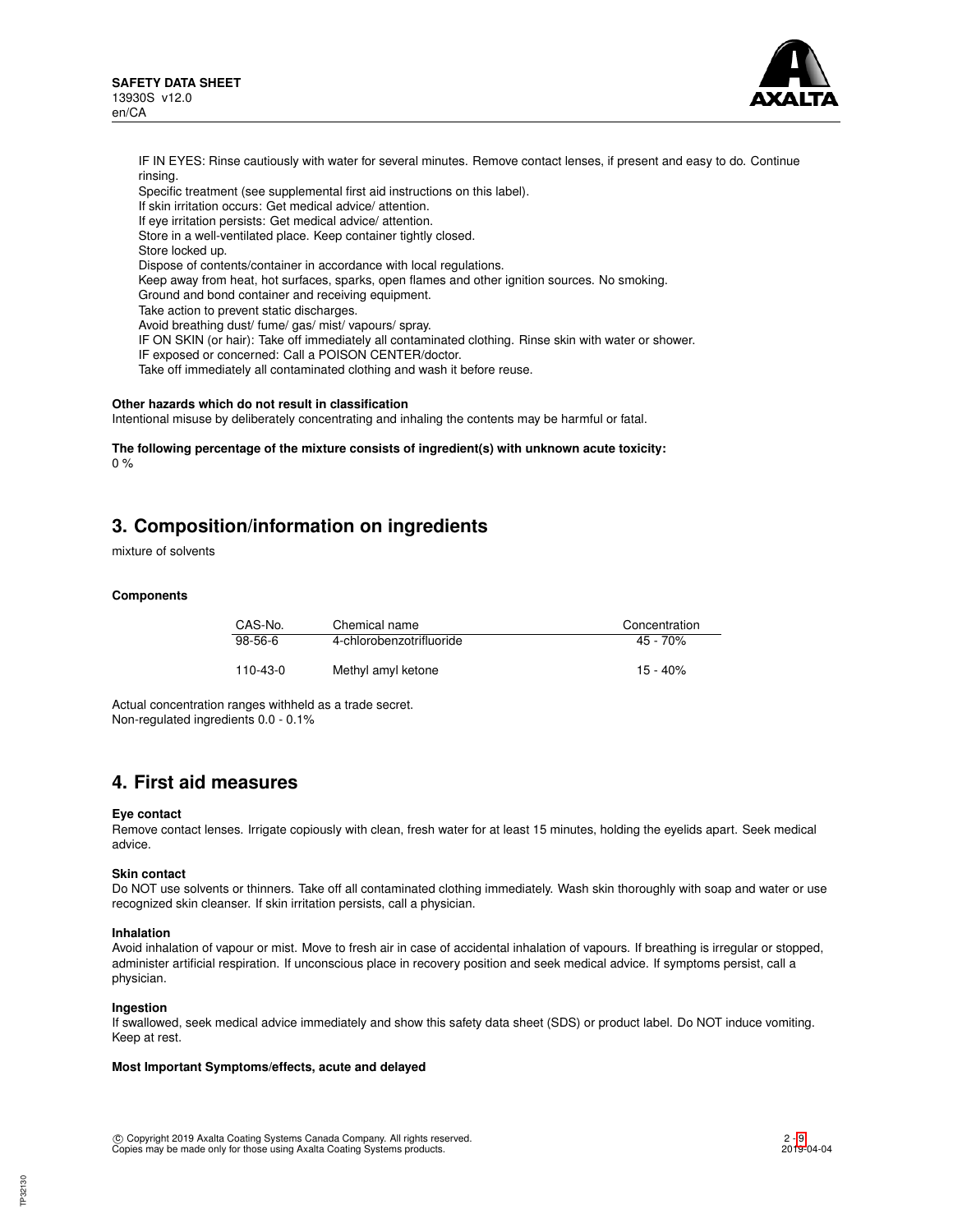

## **Inhalation**

May cause nose and throat irritation. May cause nervous system depression characterized by the following progressive steps: headache, dizziness, nausea, staggering gait, confusion, unconsciousness. Reports have associated repeated and prolonged overexposure to solvents with permanent brain and nervous system damage. If this product mixed with an isocyanate activator/hardener (see SDS for the activator), the following health effects may apply: Exposure to isocyanates may cause respiratory sensitization. This effect may be permanent. Symptoms include an asthma-like reaction with shortness of breath, wheezing, cough or permanent lung sensitization. This effect may be delayed for several hours after exposure. Repeated overexposure to isocyanates may cause a decrease in lung function, which may be permanent. Individuals with lung or breathing problems or prior reactions to isocyanates must not be exposed to vapors or spray mist of this product.

### **Ingestion**

May result in gastrointestinal distress.

### **Skin or eye contact**

May cause irritation or burning of the eyes. Repeated or prolonged liquid contact may cause skin irritation with discomfort and dermatitis If this product is mixed with an isocvanate skin contact may cause sensitization If this product is mixed with an isocyanate, skin contact may cause sensitization.

### **Indication of Immediate medical attention and special treatment needed if necessary**

No data available on the product. See section 3 and 11 for hazardous ingredients found in the product.

## **5. Firefighting measures**

### **Suitable extinguishing media**

Universal aqueous film-forming foam, Carbon dioxide (CO2), Dry chemical

### **Extinguishing media which shall not be used for safety reasons**

High volume water jet

### **Hazardous combustion products**

CO, CO2, smoke, and oxides of any heavy metals that are reported in "Composition, Information on Ingredients" section.

## **Fire and Explosion Hazards**

No data available

## **Special Protective Equipment and Fire Fighting Procedures**

Full protective flameproof clothing should be worn as appropriate. Wear self-contained breathing apparatus for firefighting if necessary. In the event of fire, cool tanks with water spray. Do not allow run-off from fire fighting to enter public sewer systems or public waterways.

## **6. Accidental release measures**

## **Procedures for cleaning up spills or leaks**

Ventilate area. If heated above the flashpoint, remove sources of ignition. Prevent skin and eye contact and breathing of vapor. If the material contains, or is mixed with an isocyanate activator/hardener: Wear a positive-pressure, supplied-air respirator (NIOSH approved TC-19C), eye protection, gloves and protective clothing. Pour liquid decontamination solution over the spill and allow to sit at least 10 minutes. Typical decontamination solutions for isocyanate containing materials are: 20% Surfactant (Tergitol TMN 10) and 80% Water OR 0 -10% Ammonia, 2-5% Detergent and Water (balance) Pressure can be generated. Do not seal waste containers for 48 hours to allow C02 to vent. After 48 hours, material may be sealed and disposed of properly. If material does not contain or is not mixed with an isocyanate activator/hardener: Wear a properly fitted air-purifying respirator with organic vapor cartridges (NIOSH approved TC-23C), eye protection, gloves and protective clothing. Confine, remove with inert absorbent, and dispose of properly.

### **Environmental precautions**

Do not let product enter drains. Notify the respective authorities in accordance with local law in the case of contamination of rivers, lakes or waste water systems.

## **7. Handling and storage**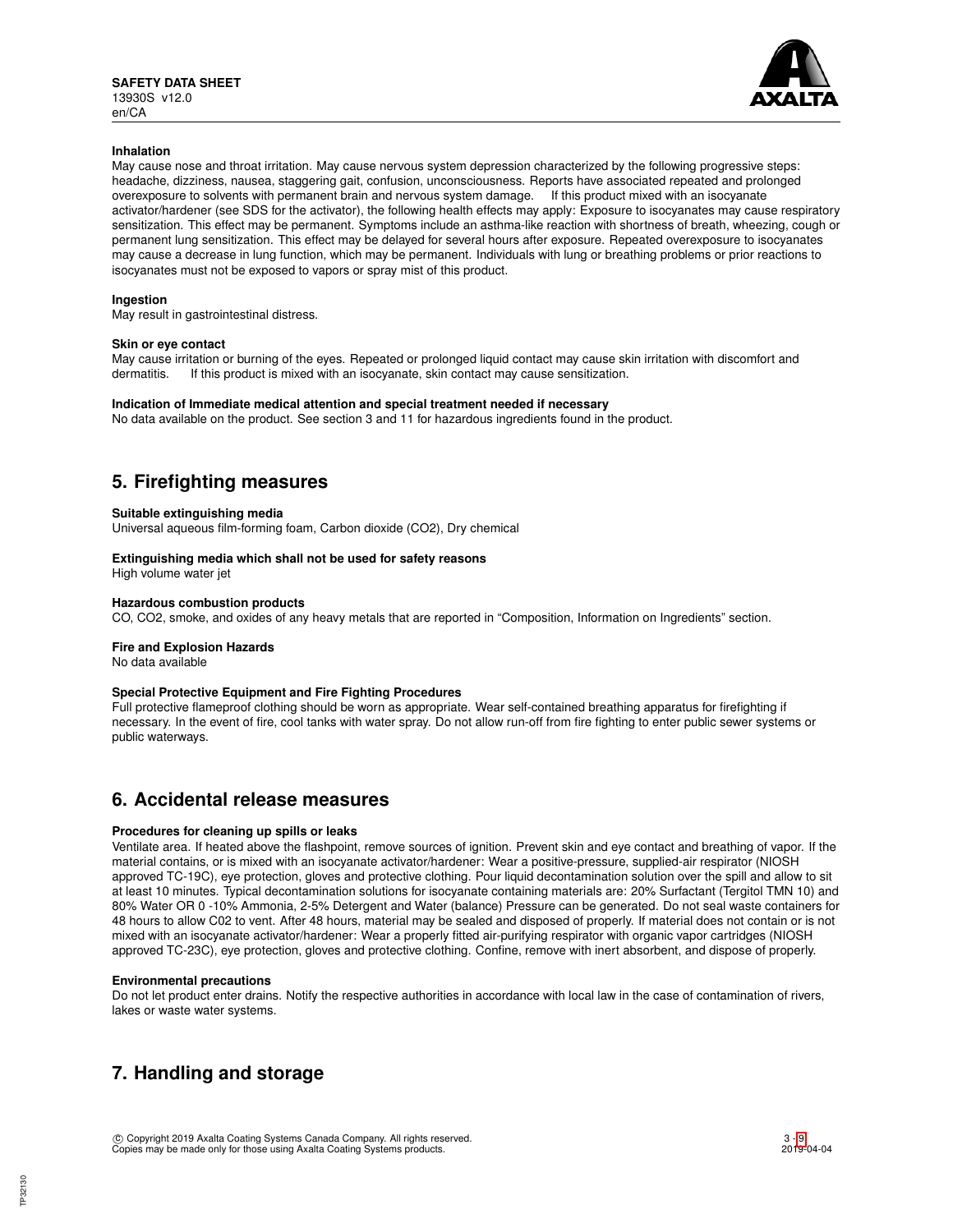

## **Precautions for safe handling**

Observe label precautions. Keep away from heat, sparks and flame, static discharge and other sources of ignition. When heated above its flash point, this must be handled as if it were a flammable liquid. Close container after each use. Do not transfer contents to bottles or unlabeled containers. Wash thoroughly after handling and before eating or smoking. If material is a coating: do not sand, flame cut, braze or weld dry coating without a NIOSH approved air purifying respirator with particulate filters or appropriate ventilation , and gloves. Combustible dust clouds may be created where operations produce fine material (dust). Avoid formation of significant deposits of material as they may become airborne and form combustible dust clouds. Build up of fine material should be cleaned using gentle sweeping or vacuuming in accordance with best practices. Cleaning methods (e.g. compressed air) which can generate potentially combustible dust clouds should not be used. During baking at temperatures above 400℃, small amounts of hydrogen fluoride can be evolved; these amounts increase as temperatures increase. Hydrogen fluoride vapours are very toxic and cause skin and eye irritation. Above 430℃ an explosive reaction may occur if finely divided fluorocarbon comes into contact with metal powder (aluminium or magnesium). Operations such as grinding, buffing or grit blasting may generate such mixtures. Avoid any dust buildup with fluorocarbons and metal mixtures.

### **Advice on protection against fire and explosion**

Solvent vapours are heavier than air and may spread along floors. Vapors may form explosive mixtures with air and will burn when an ignition source is present. Always keep in containers of same material as the original one. Never use pressure to empty container: container is not a pressure vessel. The accumulation of contaminated rags may result in spontaneous combustion. Good housekeeping standards and regular safe removal of waste materials will minimize the risks of spontaneous combustion and other fire hazards.

### **Storage**

### **Requirements for storage areas and containers**

Observe label precautions. Store in a dry, well ventilated place away from sources of heat, ignition and direct sunlight. No smoking. Prevent unauthorized access. Containers which are opened must be carefully resealed and kept upright to prevent leakage.

### **Advice on common storage**

Store separately from oxidizing agents and strongly alkaline and strongly acidic materials.

## **8. Exposure controls/personal protection**

### **Engineering controls and work practices**

Provide adequate ventilation.This should be achieved by a good general extraction and -if practically feasible- by the use of a local exhaust ventilation.If these are not sufficient to maintain concentrations of particulates and solvent vapour below the OEL, suitable respiratory protection must be worn.

### **National occupational exposure limits**

| CAS-No.  | Chemical name      | Source Time | Tvpe       | Value     | Note |
|----------|--------------------|-------------|------------|-----------|------|
| 110-43-0 | Methyl amyl ketone | ACGIH 8 hr  | <b>TWA</b> | 50 ppm    |      |
|          |                    | OSHA 8 hr   | <b>TWA</b> | $100$ ppm |      |

### **Glossary**

CEIL Ceiling exposure limit

STEL Short term exposure limit<br>TWA Time weighted average Time weighted average

TWAE Time-Weighted Average

### **Protective equipment**

Personal protective equipment should be worn to prevent contact with eyes, skin or clothing.

### **Respiratory protection**

Do not breathe vapors or mists. When this product is used with an isocyanate activator/hardener, wear a positive-pressure, supplied-air respirator (NIOSH approved TC-19C) while mixing activator/hardener with paint, during application and until all vapors and spray mist are exhausted. If product is used without isocyanate activator/hardener, a properly fitted air-purifying respirator with organic vapor cartridges (NIOSH TC-23C) and particulate filter (NIOSH TC-84A) may be used. Follow respirator manufacturer's directions for respirator use. Do not permit anyone without protection in the painting area. Refer to the hardener/activator label instructions and SDS for further information. Individuals with history of lung or breathing problems or prior reaction to isocyanates should not use or be exposed to this product if mixed with isocyanate activators/hardeners.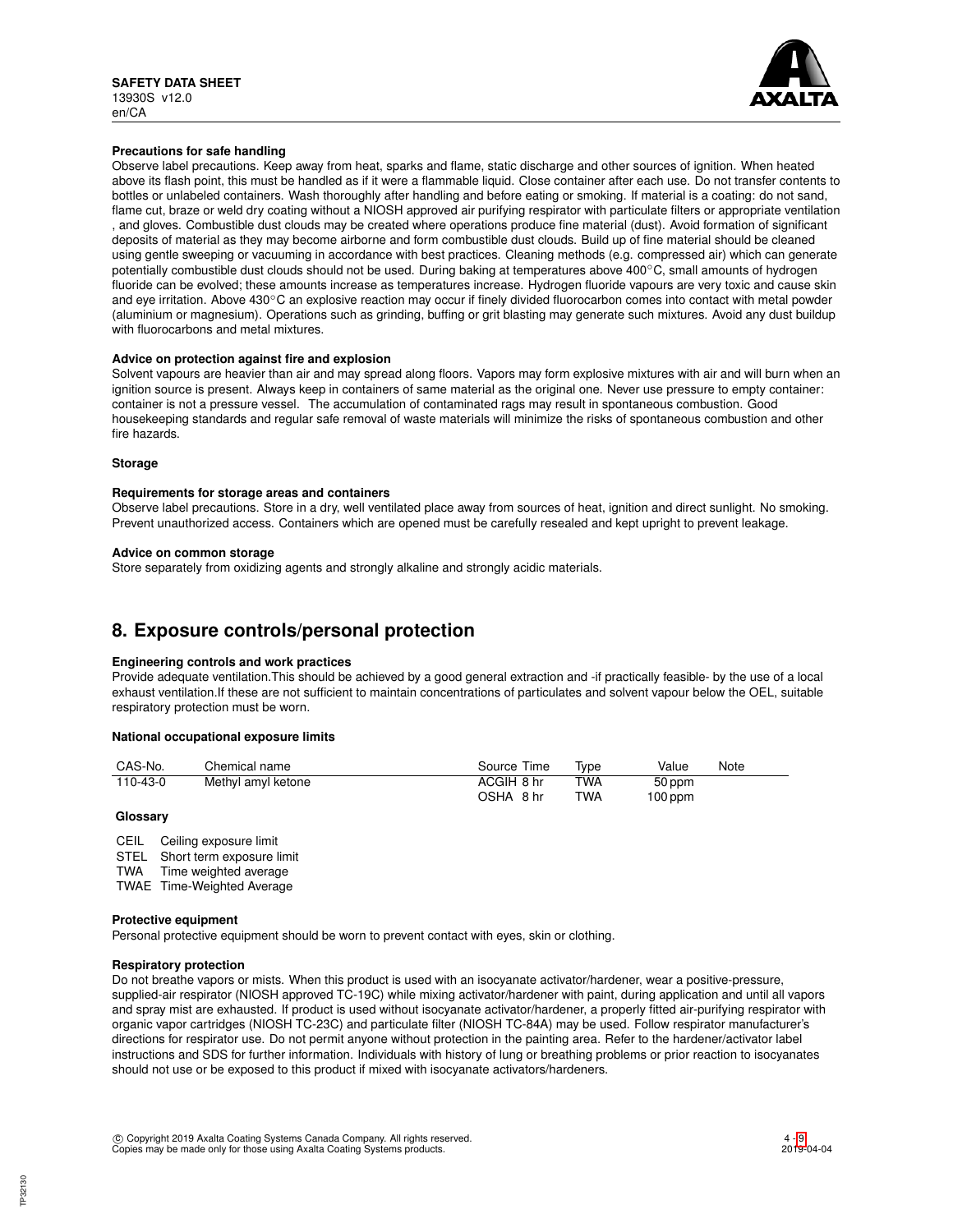**SAFETY DATA SHEET** 13930S v12.0 en/CA



## **Eye protection**

Desirable in all industrial situations. Goggles are preferred to prevent eye irritation. If safety glasses are substituted, include splash guard or side shields.

## **Skin and body protection**

Neoprene gloves and coveralls are recommended.

### **Hygiene measures**

Wash skin thoroughly with soap and water or use recognized skin cleanser. Do NOT use solvents or thinners.

### **Environmental exposure controls**

Do not let product enter drains.

# **9. Physical and chemical properties**

## **Appearance**

| <b>Form:</b> liquid<br><b>Colour:</b> clear                                                                                                                                                                                                                                                                                                                                                                                                                                                                                                               | <b>Odour:</b> Characteristic Solvent Odor                                                                                                                                                                                                                            |                  |
|-----------------------------------------------------------------------------------------------------------------------------------------------------------------------------------------------------------------------------------------------------------------------------------------------------------------------------------------------------------------------------------------------------------------------------------------------------------------------------------------------------------------------------------------------------------|----------------------------------------------------------------------------------------------------------------------------------------------------------------------------------------------------------------------------------------------------------------------|------------------|
|                                                                                                                                                                                                                                                                                                                                                                                                                                                                                                                                                           |                                                                                                                                                                                                                                                                      |                  |
| Flash point                                                                                                                                                                                                                                                                                                                                                                                                                                                                                                                                               | $44^{\circ}$ C                                                                                                                                                                                                                                                       |                  |
| Lower Explosive Limit<br>Upper Explosive Limit<br>Evaporation rate<br>Vapor pressure of principal solvent<br>Solubility of Solvent In Water<br>Vapor density of principal solvent $(Air = 1)$<br>Approx. Boiling Range<br>Approx. Freezing Range<br>Gallon Weight (lbs/gal)<br><b>Specific Gravity</b><br>Percent Volatile By Volume<br>Percent Volatile By Weight<br>Percent Solids By Volume<br>Percent Solids By Weight<br>pH (waterborne systems only)<br>Partition coefficient: n-octanol/water<br>Ignition temperature<br>Decomposition temperature | 0.9%<br>10.5%<br>Slower than Ether<br>5.8 hPa<br>partly miscible<br>6.24<br>$139\,^{\circ}\mathrm{C}$<br>-36 °C<br>9.13<br>1.09<br>100.00%<br>100.00%<br>$0.00\%$<br>$0.00\%$<br>Not applicable<br>No data available<br>$393\,^{\circ}\mathrm{C}$<br>Not applicable. | <b>DIN 51794</b> |
| Viscosity (23 $^{\circ}$ C)                                                                                                                                                                                                                                                                                                                                                                                                                                                                                                                               | Not applicable.                                                                                                                                                                                                                                                      | ISO 2431-1993    |

# **10. Stability and reactivity**

## **Stability**

Stable

## **Conditions to avoid**

Stable under recommended storage and handling conditions (see section 7).

#### **Materials to avoid**

None reasonably foreseeable.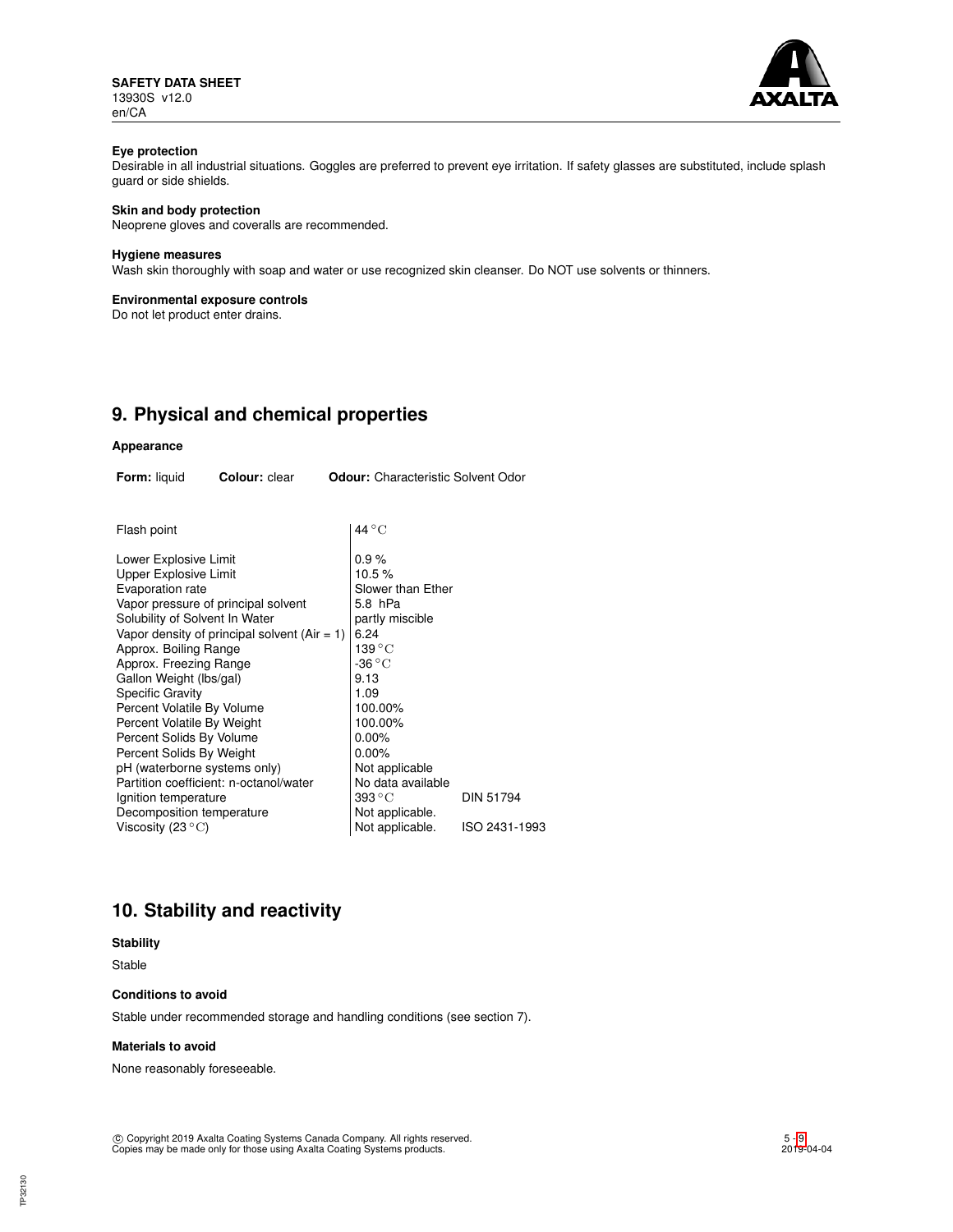

### **Hazardous decomposition products**

In the event of fire Carbon monoxide, fluorinated hydrocarbons, hydrogen fluoride, nitrogen oxides may be formed.

### **Hazardous Polymerization**

Will not occur.

### **Sensitivity to Static Discharge**

If heated above the flash point, solvent vapors in air may explode if static grounding and bonding is not used during transfer of this product.

### **Sensitivity to Mechanical Impact**

None known.

## **11. Toxicological information**

### **Information on likely routes of exposure**

#### **Inhalation**

May cause nose and throat irritation. May cause nervous system depression characterized by the following progressive steps: headache, dizziness, nausea, staggering gait, confusion, unconsciousness. Reports have associated repeated and prolonged overexposure to solvents with permanent brain and nervous system damage. The thermal decomposition vapours of fluorinated polymers may cause polymer fume fever with flu-like symptoms in humans, especially when smoking contaminated tobacco. If this product mixed with an isocyanate activator/hardener (see SDS for the activator), the following health effects may apply: Exposure to isocyanates may cause respiratory sensitization. This effect may be permanent. Symptoms include an asthma-like reaction with shortness of breath, wheezing, cough or permanent lung sensitization. This effect may be delayed for several hours after exposure. Repeated overexposure to isocyanates may cause a decrease in lung function, which may be permanent. Individuals with lung or breathing problems or prior reactions to isocyanates must not be exposed to vapors or spray mist of this product.

#### **Ingestion**

May result in gastrointestinal distress.

#### **Skin or eye contact**

May cause irritation or burning of the eyes. Repeated or prolonged liquid contact may cause skin irritation with discomfort and dermatitis.

**Delayed and immediate effects and also chronic effects from short and long term exposure:**

### **Acute oral toxicity**

Not classified according to GHS criteria

**Acute dermal toxicity** not hazardous

**Acute inhalation toxicity** Not classified according to GHS criteria

% of unknown composition: 0 %

**Skin corrosion/irritation**

4-chlorobenzotrifluoride Category 2

**Serious eye damage/eye irritation**

4-chlorobenzotrifluoride Category 2A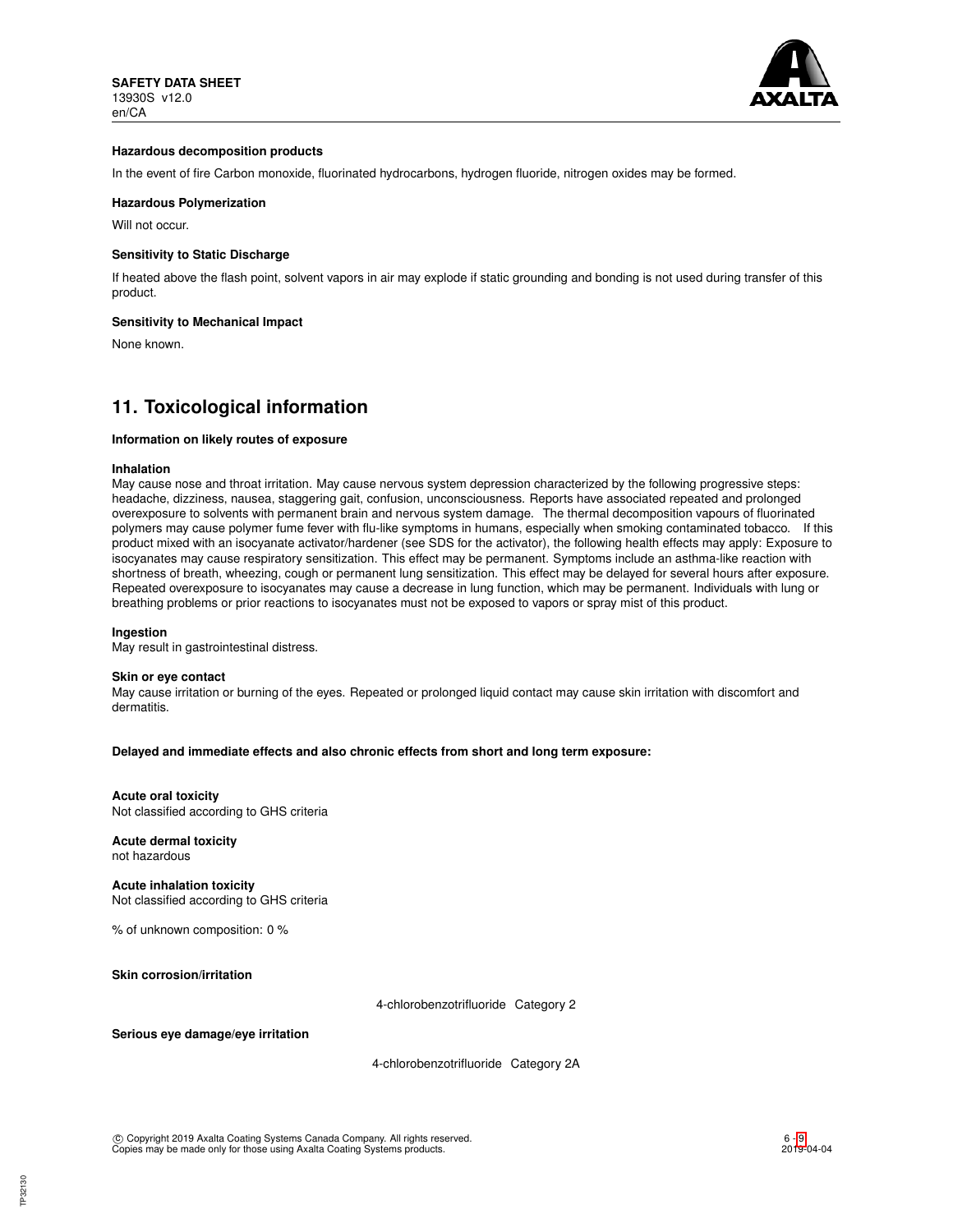**SAFETY DATA SHEET** 13930S v12.0 en/CA



**Respiratory sensitisation** Not classified according to GHS criteria

## **Skin sensitisation**

Not classified according to GHS criteria

#### **Germ cell mutagenicity** not hazardous

**Carcinogenicity** Not classified according to GHS criteria

**Toxicity for reproduction** Not classified according to GHS criteria

## **Target Organ Systemic Toxicant - Single exposure**

• **Inhalation**

**Narcotic effects** Methyl amyl ketone

**Target Organ Systemic Toxicant - Repeated exposure** not hazardous

**Aspiration toxicity** not hazardous

**Numerical measures of toxicity (acute toxicity estimation (ATE),etc. )** No information available.

## **Symptoms related to the physical, chemical and toxicological characteristics**

Exposure to component solvents vapours concentration in excess of the stated occupational exposure limit may result in adverse health effect such as mucous membrane and respiratory system irritation and adverse effect on kidney, liver and central nervous system. Symptoms and signs include headache, dizziness, fatigue, muscular weakness, drowsiness and in extreme cases, loss of consciousness. Through skin resorbtion, solvents can cause some of the effects described here. Repeated or prolonged contact with the preparation may cause removal of natural fat from the skin resulting in non-allergic contact dermatitis and absorption through the skin. The liquid splashed in the eyes may cause irritation and reversible damage.

## **12. Ecological information**

There are no data available on the product itself. The product should not be allowed to enter drains or watercourses.

## **13. Disposal considerations**

## **Provincial Waste Classification**

Check appropriate provincial and local waste disposal regulations for proper classifications.

## **Waste Disposal Method**

Do not allow material to contaminate ground water systems. Incinerate or otherwise dispose of waste material in accordance with Federal, State, Provincial, and local requirements. Do not incinerate in closed containers.

# **14. Transport information**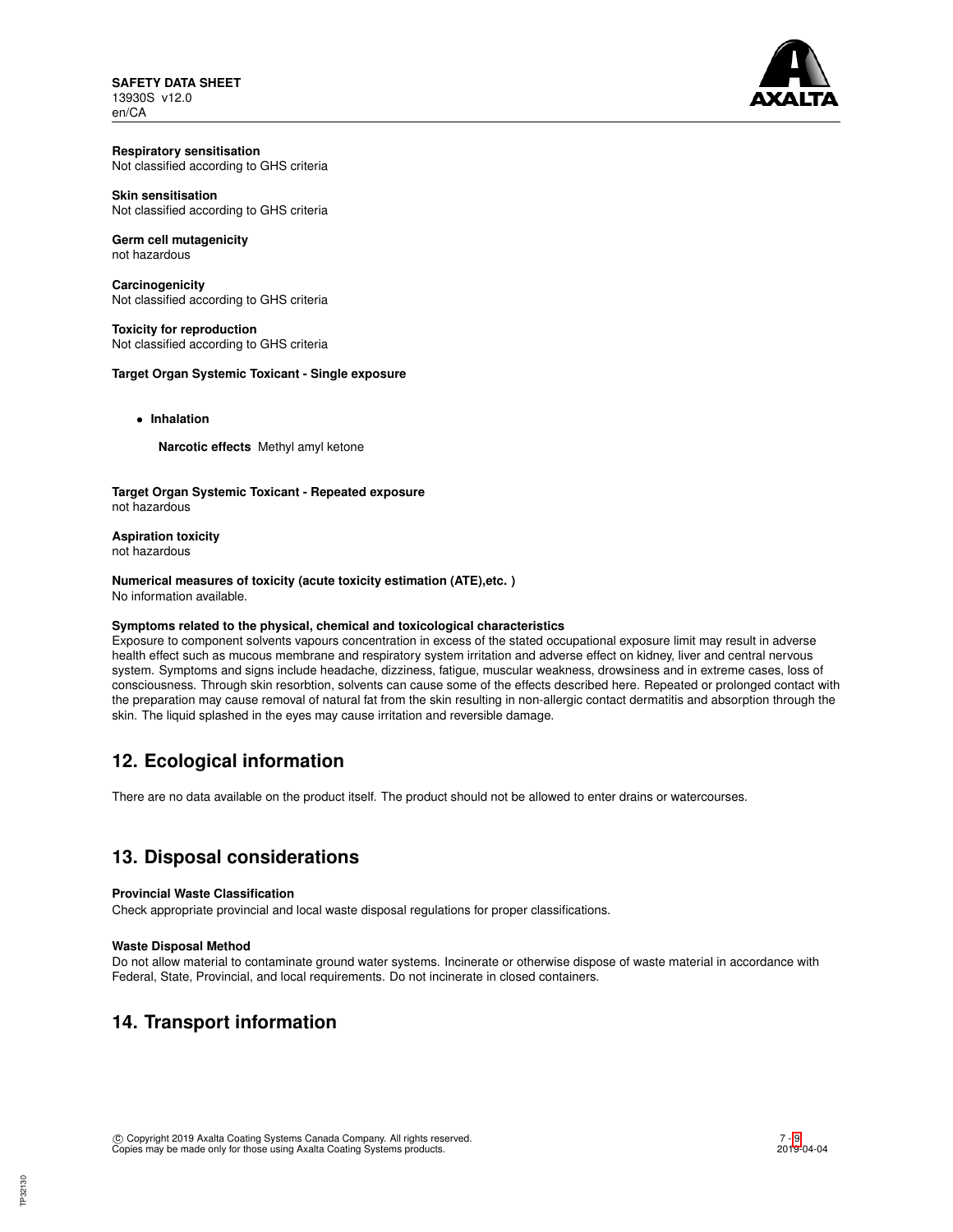

### **International transport regulations**

| <b>IMDG (Sea transport)</b><br>UN number:<br>Proper shipping name:               | 1263<br>PAINT RELATED MATERIAL                                     |
|----------------------------------------------------------------------------------|--------------------------------------------------------------------|
| Hazard Class:<br>Subsidiary Hazard Class:<br>Packing group:<br>Marine Pollutant: | 3<br>Not applicable.<br>Ш<br>yes [4-chloro-a,a,a-trifluorotoluene] |
| <b>ICAO/IATA (Air transport)</b><br>UN number:<br>Proper shipping name:          | 1263<br>PAINT RELATED MATERIAL                                     |
| Hazard Class:<br>Subsidiary Hazard Class:<br>Packing group:                      | 3<br>Not applicable.<br>Ш                                          |
| TDG<br>UN number:<br>Proper shipping name:                                       | 1263<br>PAINT RELATED MATERIAL                                     |
| Hazard Class:<br>Subsidiary Hazard Class:<br>Packing group:                      | 3<br>Not applicable.<br>Ш                                          |

## **Matters needing attention for transportation**

Confirm that there is no breakage, corrosion, or leakage from the container before shipping. Be sure to prevent damage to cargo by loading so as to avoid falling, dropping, or collapse. Ship in appropriate containers with denotation of the content in accordance with the relevant statutes and rules.

# **15. Regulatory information**

### **TSCA Status**

In compliance with TSCA Inventory requirements for commercial purposes.

### **DSL Status**

All components of the mixture are listed on the DSL.

## **Photochemical Reactivity**

Non-photochemically reactive

## **Regulatory information**

| CAS # Ingredient                 |  | 302 TPQ RQ 311/312 | - 313 | RQ(lbs) HAP |  |
|----------------------------------|--|--------------------|-------|-------------|--|
| 98-56-6 4-chlorobenzotrifluoride |  | N NR NR C.F.P      |       | NR N        |  |
| 110-43-0 Methyl amyl ketone      |  | NR NR A.C.F        |       | NR N        |  |

### **Key:**

| <b>EPCRA</b>                         | Emergency Planning and Community Right-to-know Act (aka Title III, SARA) |                                            |  |
|--------------------------------------|--------------------------------------------------------------------------|--------------------------------------------|--|
| 302                                  | Extremely hazardous substances                                           |                                            |  |
| 311/312 Categories $F =$ Fire Hazard | R = Reactivity Hazard<br>P = Pressure Related Hazard                     | $A = Acute Hazard$<br>$C =$ Chronic Hazard |  |